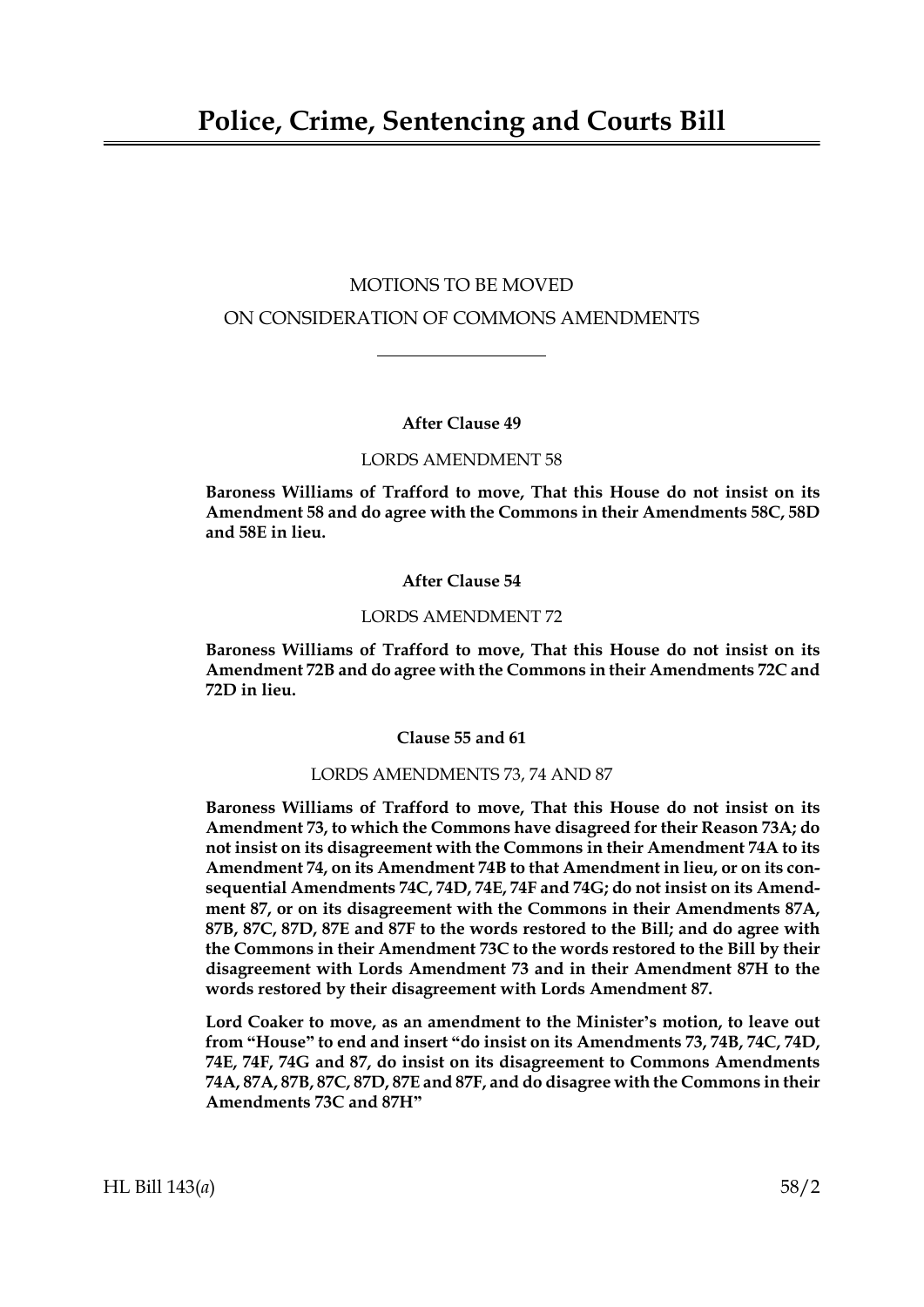#### **Clause 56**

### LORDS AMENDMENT 80

**Baroness Williams of Trafford to move, That this House do not insist on its Amendment 80, do not insist on its disagreement with the Commons in their Amendments 80A, 80B, 80C, 80D, 80E and 80F to the words restored to the Bill by their disagreement with that Amendment, do not insist on its Amendment 80G instead of the words left out by that Amendment and do agree with the Commons in their Amendment 80H to the words restored to the Bill by their disagreement with Lords Amendment 80.**